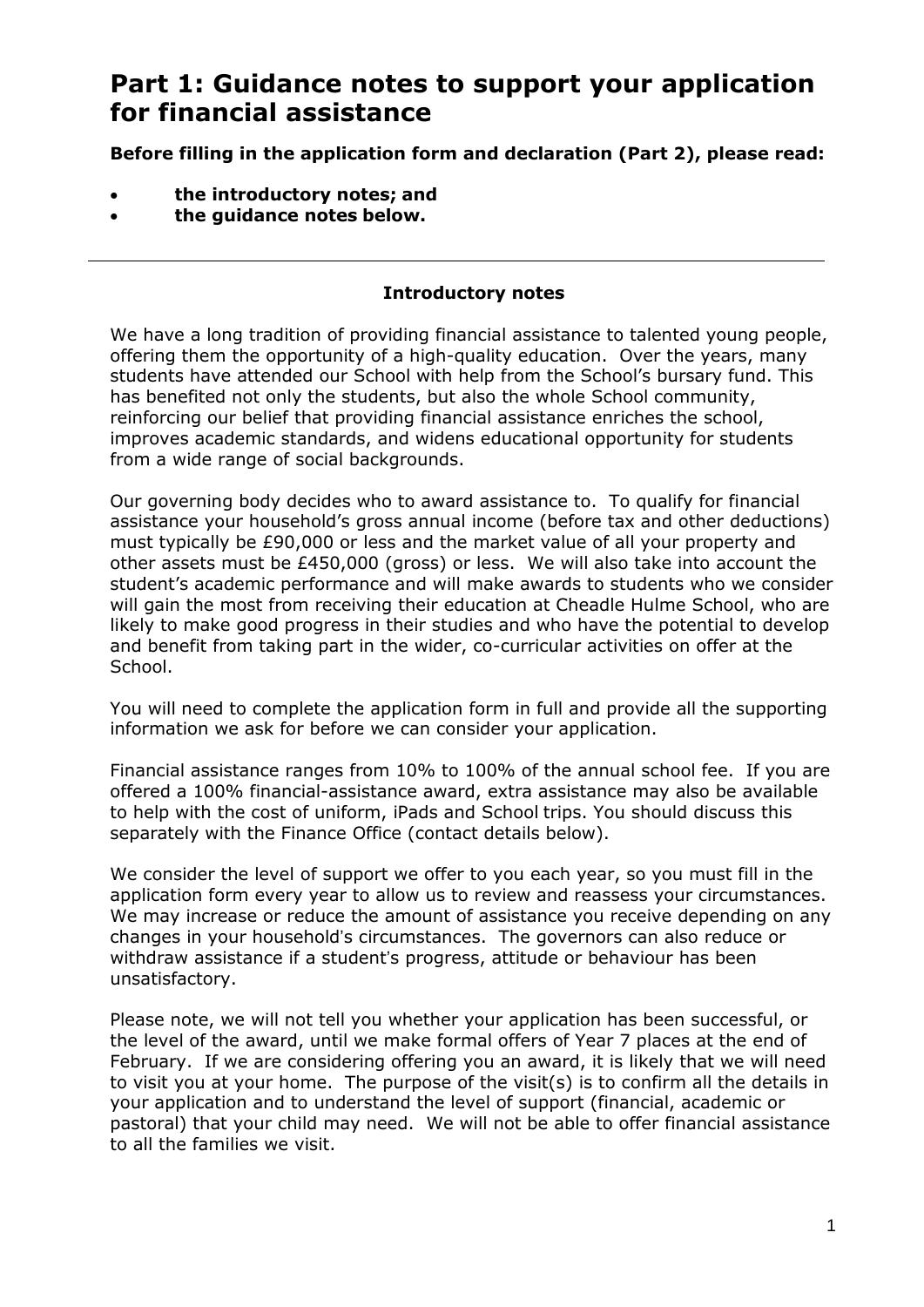#### **The last date for receiving applications for financial assistance for students starting Senior School in September 2022 is 5pm Friday 10 December 2021.**

### **For students applying for Sixth Form, the last date for receiving applications is 5pm Wednesday 1 December 2021.**

Once you have completed your form, if you want to receive an indication of the level of assistance you could receive if your application for a School place is successful, before this date, please contact the Finance Office (contact details below).

We also provide emergency support for parents and carers of existing students whose financial circumstances change significantly during the course of their education. You must discuss this with us before completing the form.

The aim of this application form is to get a complete picture of your financial circumstances to help us decide whether to award financial assistance. If you are in any doubt whether information we ask for is relevant, please provide the information and an explanation.

If there is not enough space on the form for you to write your answer, please use a separate sheet of paper and attach it to the form. Write the section and question it relates to on the top of the sheet.

For each question on the form, we tell you what document you need to provide to support your financial details. There is also a checklist of supporting documents in section N**. It is important that we receive all the supporting documents we ask for so that we can process your application without any delay.**

### **Guidance notes For filling in the financial assistance application form**

Before filling in the application form please read these notes carefully. If you need more information or need help filling in the application form, please contact the Finance Office (email:Finance@chschool.co.uk phone: 0161 488 3340).

These notes refer to the corresponding paragraph on the application form. You must provide documents to support the figures you give in your application. We have the right to ask for extra evidence to support the income and asset figures you provide on the form, and to make any enquiries we consider necessary.

If we ask for information about a particular year or tax year (the year ended 5 April or starting 6 April) which is impractical to provide, for example, because the income is received or earned from overseas, please provide information as closely as possible to what we ask for, and explain in your answer any difference.

HMRC refers to HM Revenue & Customs. If the financial matters are regulated by an overseas tax authority, please provide the details we ask for as if we had referred to the overseas tax authority.

We respect the confidentiality of financial assistance awards made to families and, if you receive assistance, we expect you to do the same.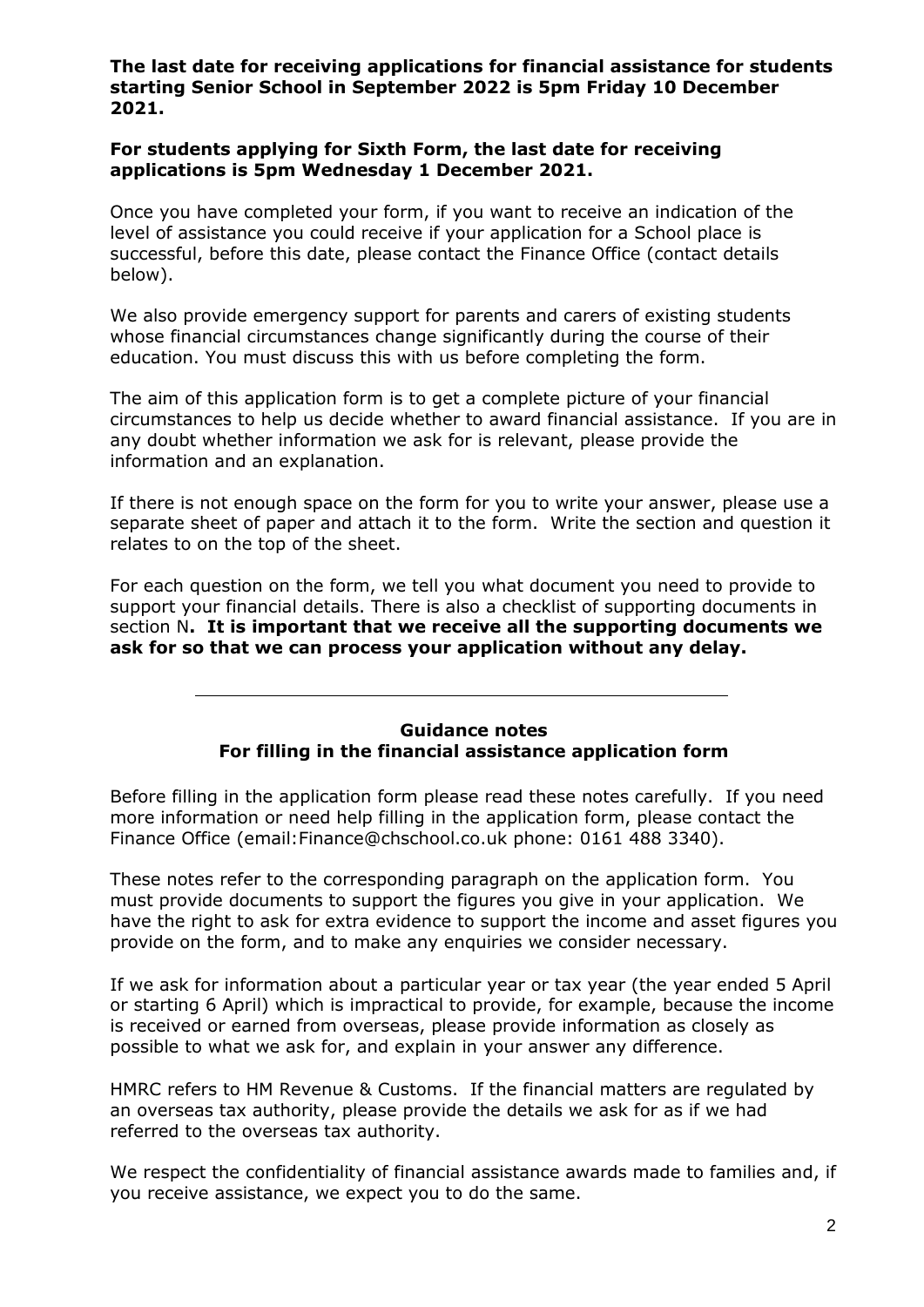# **Section A: Parents and applicants**

The following people can make an application for financial assistance.

- The natural/adoptive father and mother of the child whether or not they live together in the same household as the child or are separated or divorced.
- The natural/adoptive parent of the child and his or her partner (if any) living in the same household as the child.
- The child's carer appointed in line with section 5 of the Children Act 1989, and his or her partner (if any).
- The person who the child lives with under a subsisting residence order under section 8 of the Children Act 1989 or subsisting court order specifying actual custody, care and control of the child.
- A local authority providing accommodation for the child under the Children Act 1989. If this applies, the child will be treated as one whose parents have no income.
- The person who the child normally lives with under an informal care or fostering arrangement and that person's partner (if any) living in the same household as the child.

# **Section D: Court orders and separation agreements for school fees**

If you must pay part of the School fees under a court order or a legally binding separation agreement, we will use only the part of the fee **not** covered by the court order or agreement to calculate any possible financial assistance. This applies regardless of whether you are keeping to the order or agreement.

If you must pay 100% of the fees under a court order or separation agreement, you cannot receive financial assistance.

# **Section E: Insurance policies for school fees**

If you (or someone else) have taken out an insurance policy to help pay the School fees, tell us how much you will receive for the academic year. If the insurance policy covers the full cost of the tuition fees you cannot receive financial assistance.

# **Section F: Dependent children**

List all dependent children (including the child you are applying for financial assistance for). Include children aged between 18 and 21 if they are in full-time education and are not married.

If the child has unearned income (for example, interest from National Savings, bank or building society accounts) or receives share dividends, you should write the gross amount (before deductions) received in the box 'Assistance from other sources'. Do not include any income from part-time employment or student grants.

You should write, in the relevant box, the value of any beneficiary or other trust set up for each child.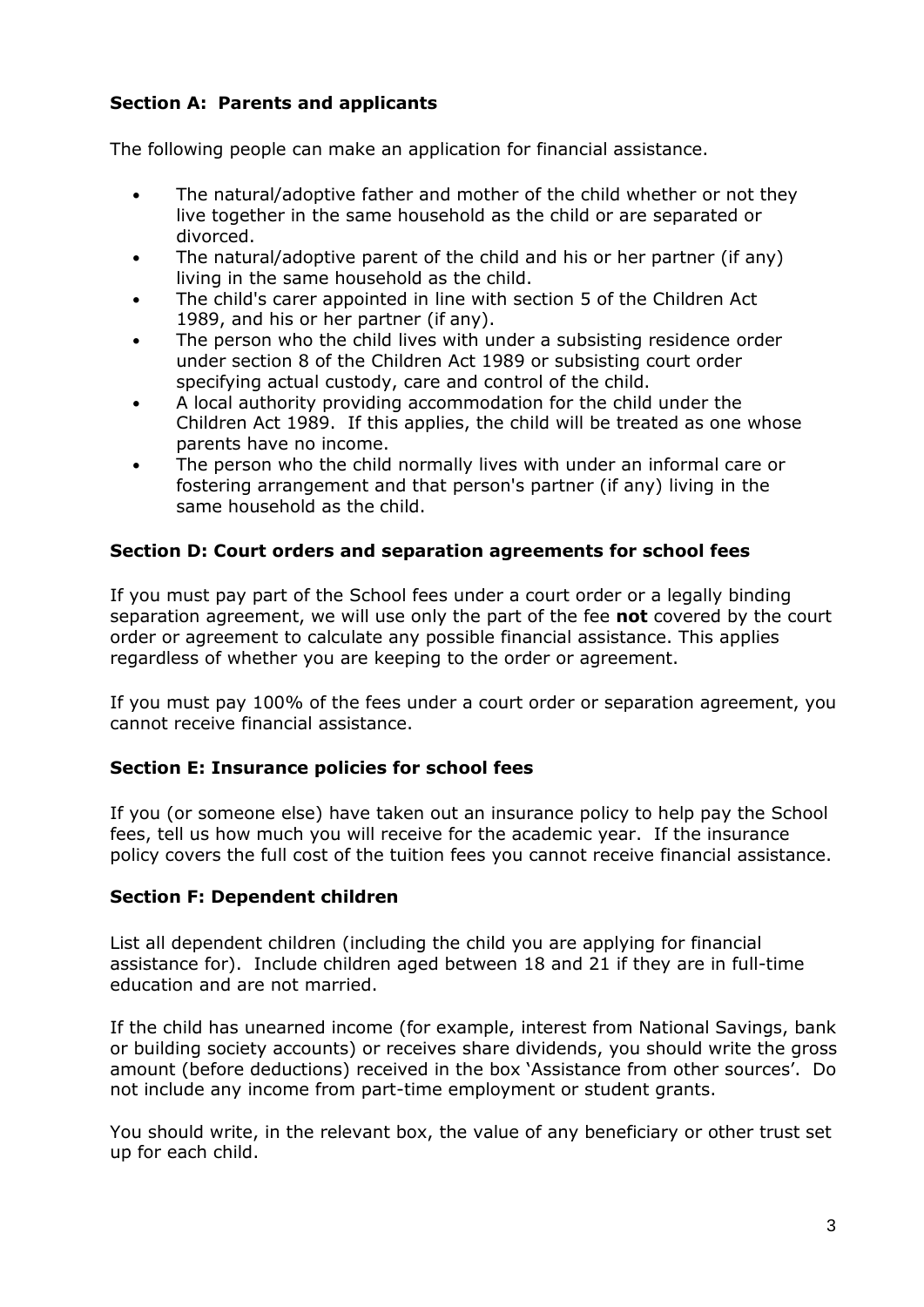### **Section G: Parents' income**

**Gross salary**: Yearly salaries, wages and other earnings before income tax, National Insurance and pension contributions are deducted. Remember to also include profit-related pay, part-time employment earnings, commissions, tips, Statutory Sick Pay and Statutory Maternity Pay if this applies.

**Benefits in kind**: All benefits in kind as agreed with HMRC (for example, free or subsidised housing, meals, fuel, motor vehicles, mobile phone, home phone and so on).

**Bonuses received in the year**: Total amounts of all bonuses (for example, guaranteed, profit-related or other bonuses). Give the amounts before tax and other deductions.

**Profits from a trade or profession**: Yearly profit before tax as declared to HMRC. If salary or dividends were drawn from the business, tell us these amounts (before tax and other deductions) separately in the relevant earned and investment income sections. In this section tell us the profit before tax as stated in your annual accounts.

**Pension income**: All pension income (before deductions) whether from the State Pension, employer schemes or private schemes.

**State benefits**: We recommend that you fill in Section H first, which asks for a detailed breakdown of all state benefits you receive. Once you have filled in Section H, enter the total from that section in the relevant box in Section G. In all cases provide gross amounts (before tax and other deductions).

**Property income**: Profit before tax as declared to HMRC from letting or subletting investment property worldwide. This includes furnished and unfurnished properties and holiday homes.

**Gross building society and bank interest**: Interest earned in the year, including any amounts earned overseas or offshore. Give the amount before tax and other deductions.

**Investment income**: Dividends, investment income, trust income, whether reinvested or paid out. Give the amounts before tax and other deductions.

**Separation or maintenance allowance**: All maintenance payments and child support received.

**Any other income**: Any other income not mentioned above (before tax and other deductions).

#### **Section H: State benefits**

Total amounts (before deductions) of all state benefits received in the year (yearly amount). Include Child Benefit, Universal Credit, Income Support, Tax Credits, Housing Benefit and so on.